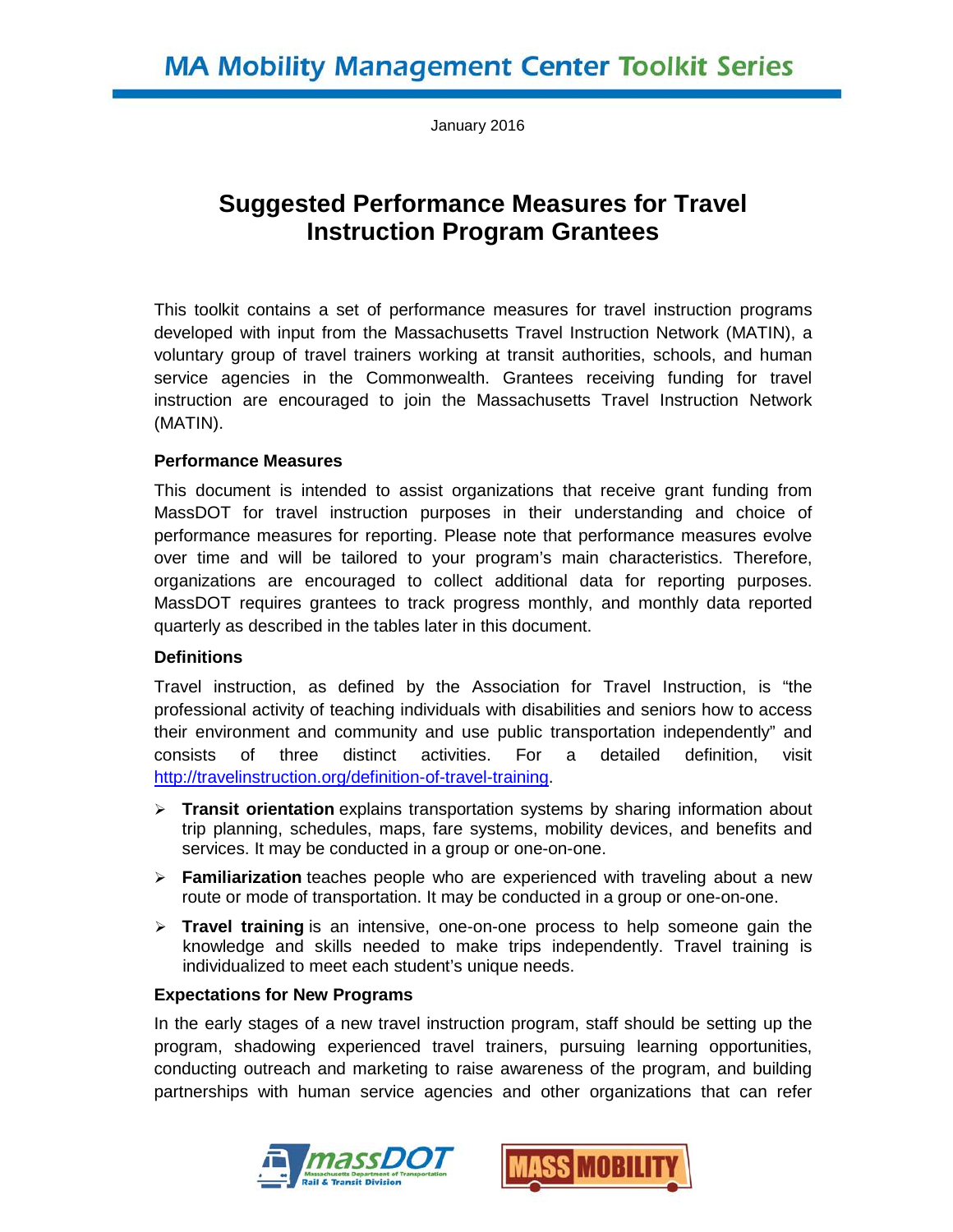consumers to the program. This process may take several months. Many new programs will train few, if any, trainees in the first 3-6 months as they ramp up operations.

### **Ongoing Professional Development Opportunities**

New or experienced travel instructors can take advantage of regular training opportunities free of charge in Massachusetts. In addition to education sessions offered through MATIN, MassDOT sponsors travel instruction workshops conducted by the Kennedy Center Inc. periodically.

# **REPORTING PROGRAM INFORMATION**

*1. What type(s) of travel instruction do you offer?* Please base your response on the definition provided in the introduction.

*2. How long has your program been in existence?*

# **REPORTING PERFORMANCE MEASURES FOR GROUP ORIENTATIONS**

If your program offers group orientations, please report on the types of groups served and the total number of people affected this quarter. Please report data for each month separately.

*1. Describe the type of group orientation your organization offers*

For example, did the orientation take place in a classroom, on an out-of-service bus, on an in-service bus, or did it have both a classroom and a bus component?

*2*. *How many groups were served each month?*

If a group returned for a second orientation, please do not count them twice.

|                                                  | Month 1 | Month 2 | Month 3 |
|--------------------------------------------------|---------|---------|---------|
| Total number of<br>unduplicated groups<br>served |         |         |         |

3. *How many individuals from each of the following demographic groups were served through group orientations?*

|                                | Month 1 | Month 2 | Month 3 |
|--------------------------------|---------|---------|---------|
| Students (age 23 and<br>below) |         |         |         |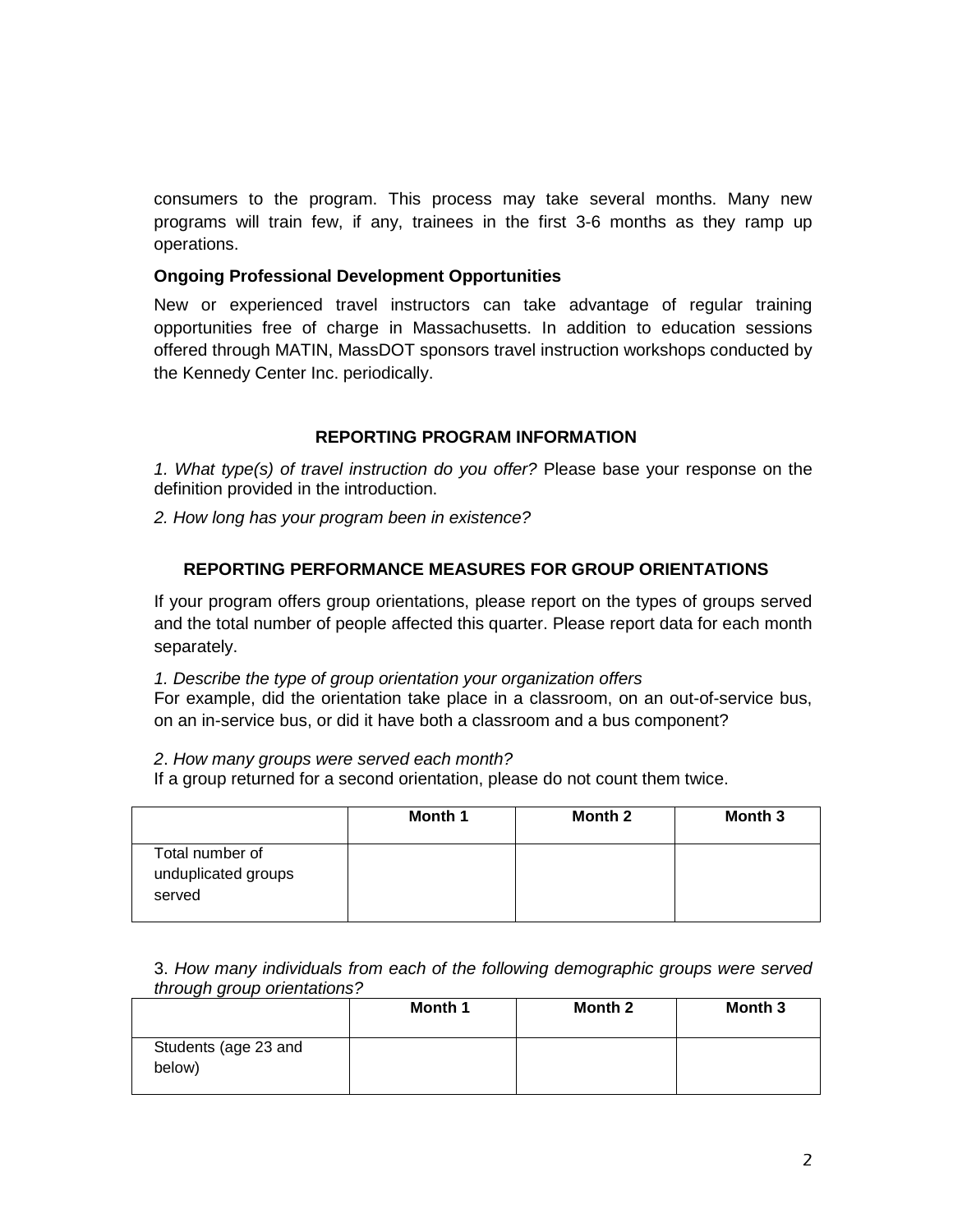| Adults with disabilities                                                                                                             |  |  |
|--------------------------------------------------------------------------------------------------------------------------------------|--|--|
| Seniors (age 60 and<br>above)                                                                                                        |  |  |
| Other/unknown                                                                                                                        |  |  |
| Total number of<br>unduplicated individuals<br>served through group<br>orientations                                                  |  |  |
| (Optional) Total number of<br>program staff, teachers,<br>parents, and others<br>attending group sessions<br>along with participants |  |  |

# **REPORTING PERFORMANCE MEASURES FOR ONE-ON-ONE TRAVEL TRAINING**

# *1. Definition of Successful Completion of Training*

Clearly explain how your program defines whether an individual has successfully completed training (for example, participant has learned to travel to 1 destination, 2 destinations, etc.) Explain here.

#### *2. Number of Individuals Served*

|                                                                 | <b>Month 1</b> | Month 2 | Month 3 |
|-----------------------------------------------------------------|----------------|---------|---------|
| Unduplicated individuals<br>who enroll in training              |                |         |         |
| Unduplicated individuals<br>who complete training               |                |         |         |
| Unduplicated individuals<br>who withdraw or are<br>discontinued |                |         |         |
| Retrainees who reenroll in<br>training                          |                |         |         |
| Retrainees who complete<br>a second round of training           |                |         |         |
| Retrainees who withdraw                                         |                |         |         |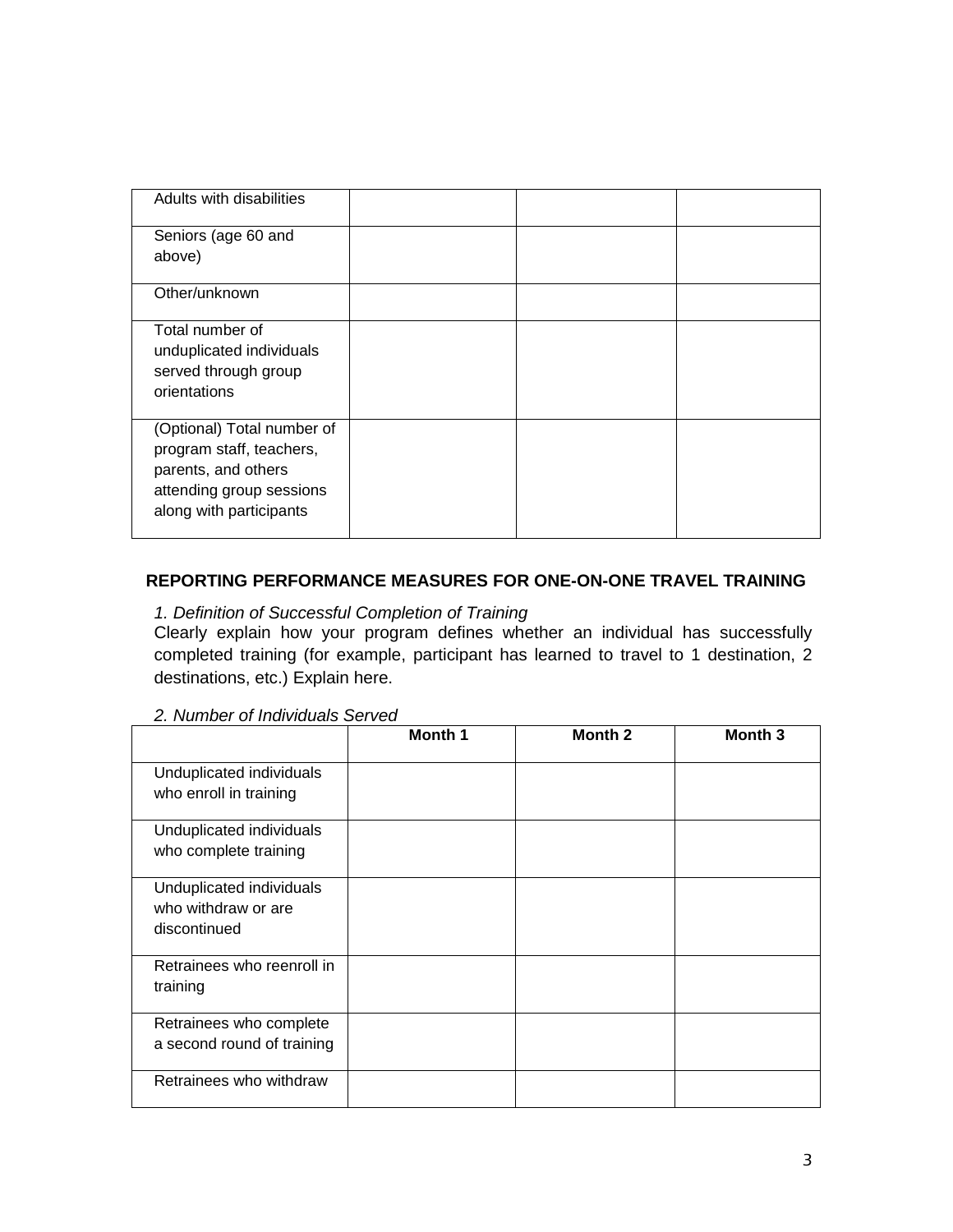| or are discontinued |  |  |
|---------------------|--|--|
|                     |  |  |

#### *3. Characteristics of Trainees*

Please report how many trainees enrolled, completed training, and withdrew or were discontinued by month, broken down by demographic group as illustrated in the table below. Please do not reenter data for retrainees. Subtotals can add up to more than the total number of riders served, as individuals may have more than one disability.

|                                           |              | <b>Enrolled</b> |       | <b>Completed</b> |                | Discontinued/<br>Withdrawn |              |                |       |
|-------------------------------------------|--------------|-----------------|-------|------------------|----------------|----------------------------|--------------|----------------|-------|
|                                           | Month        | Month           | Month | Month            | Month          | Month                      | Month        | Month          | Month |
|                                           | $\mathbf{1}$ | $\overline{2}$  | 3     | $\mathbf{1}$     | $\overline{2}$ | 3                          | $\mathbf{1}$ | $\overline{2}$ | 3     |
|                                           |              |                 |       |                  |                |                            |              |                |       |
| <b>Demographics</b>                       |              |                 |       |                  |                |                            |              |                |       |
| Students (age 23<br>and below)            |              |                 |       |                  |                |                            |              |                |       |
| <b>Adults with</b>                        |              |                 |       |                  |                |                            |              |                |       |
| disabilities                              |              |                 |       |                  |                |                            |              |                |       |
| Seniors (age 60 and                       |              |                 |       |                  |                |                            |              |                |       |
| above)                                    |              |                 |       |                  |                |                            |              |                |       |
| Other                                     |              |                 |       |                  |                |                            |              |                |       |
| <b>Disabilities</b>                       |              |                 |       |                  |                |                            |              |                |       |
| Physical                                  |              |                 |       |                  |                |                            |              |                |       |
| Sensory                                   |              |                 |       |                  |                |                            |              |                |       |
| Psychiatric                               |              |                 |       |                  |                |                            |              |                |       |
| Cognitive                                 |              |                 |       |                  |                |                            |              |                |       |
| Autism                                    |              |                 |       |                  |                |                            |              |                |       |
| Other                                     |              |                 |       |                  |                |                            |              |                |       |
| Paratransit                               |              |                 |       |                  |                |                            |              |                |       |
| Currently enrolled in<br>ADA paratransit* |              |                 |       |                  |                |                            |              |                |       |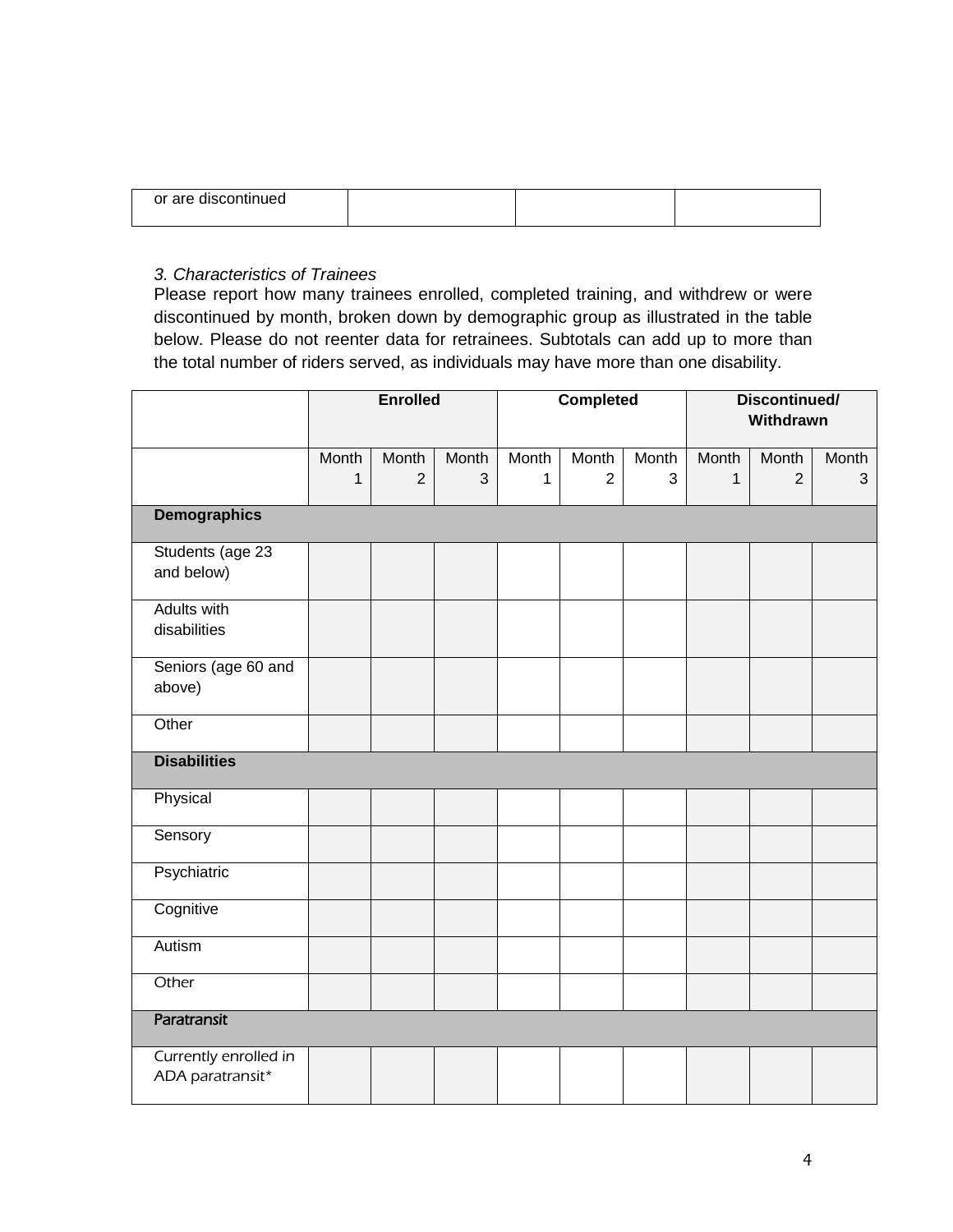(\*) If these numbers include any ridership other than ADA, please specify. Programs in areas that have conditional ADA eligibility may wish to track each type of ADA eligibility.

# *4. Types of Destinations*

For each month, please report the types of destination participants successfully learned to travel to independently (destination completed). If a trainee is allowed multiple destinations, please count each destination in the appropriate box. The total number of destinations may exceed the total number of individuals served.

|                                                        | <b>Destination completed</b> |         |         |  |  |
|--------------------------------------------------------|------------------------------|---------|---------|--|--|
| <b>Destination Type</b>                                | Month 1                      | Month 2 | Month 3 |  |  |
| Travel to work or education                            |                              |         |         |  |  |
| Travel to medical appointments                         |                              |         |         |  |  |
| Travel to grocery or other shopping                    |                              |         |         |  |  |
| Travel to social engagements or family                 |                              |         |         |  |  |
| Travel to recreation, entertainment, or<br>restaurants |                              |         |         |  |  |
| Other - explain                                        |                              |         |         |  |  |

#### *5. Discontinuations/Withdrawals*

For each month, please report the number of trainees who withdraw or who are discontinued from travel training. If an individual is discontinued for more than one reason, please count them in each category. The total number of reasons may exceed the total number of individuals discontinued.

| <b>Reason for</b><br>Discontinuation/Withdrawal                                             | <b>Month 1</b> | Month 2 | Month 3 |
|---------------------------------------------------------------------------------------------|----------------|---------|---------|
| Discontinued by travel trainer because<br>trainee lacks necessary pedestrian skills         |                |         |         |
| Discontinued by travel trainer due to<br>excessive last-minute cancellations or<br>no-shows |                |         |         |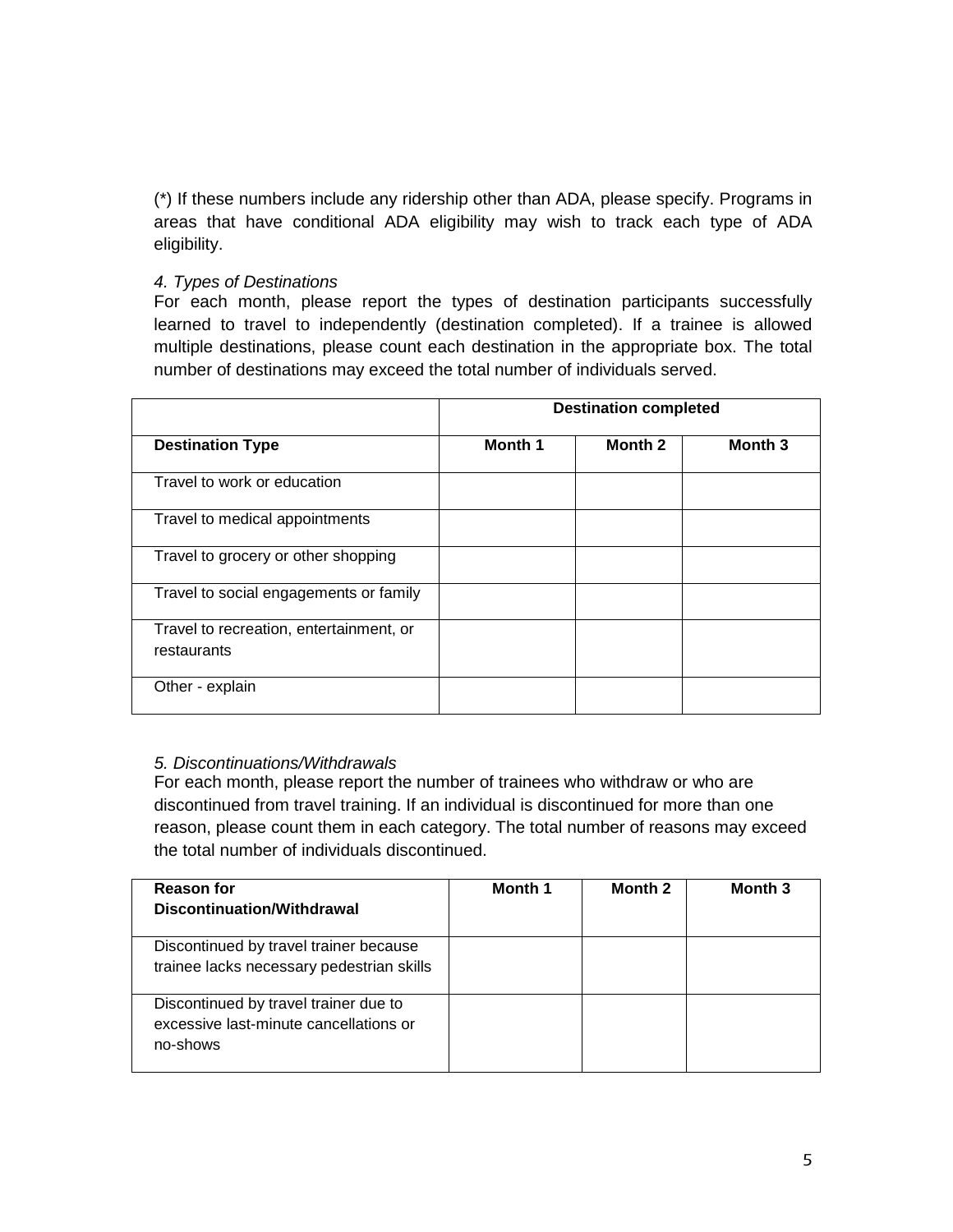| Discontinued by travel trainer because<br>trainee needs additional social skills |  |  |
|----------------------------------------------------------------------------------|--|--|
| Discontinued by travel trainer due to<br>behavior issues                         |  |  |
| Physical/environmental barriers (please<br>list)                                 |  |  |
| Left program because their preferred<br>destination is not served by transit     |  |  |
| Discontinued by family or referring<br>agency                                    |  |  |
| Other (please list)                                                              |  |  |

#### *6. Follow-Up with Trainees who Completed Training*

|                                           | 1 month after<br>completion | 6 months after<br>completion | 12 months after<br>completion |
|-------------------------------------------|-----------------------------|------------------------------|-------------------------------|
| <b>Number contacted</b><br>(attempt made) |                             |                              |                               |
| <b>Number reached</b>                     |                             |                              |                               |
| Number who<br>report riding<br>transit    |                             |                              |                               |

#### *7. Success Story*

With permission from the participant, please describe one recent trainee, their goal, the route(s) you worked with them on, and how travel training has benefited them.

#### *8. Other Information*

If there is other key context or information you would like to provide about your program, please do so here.